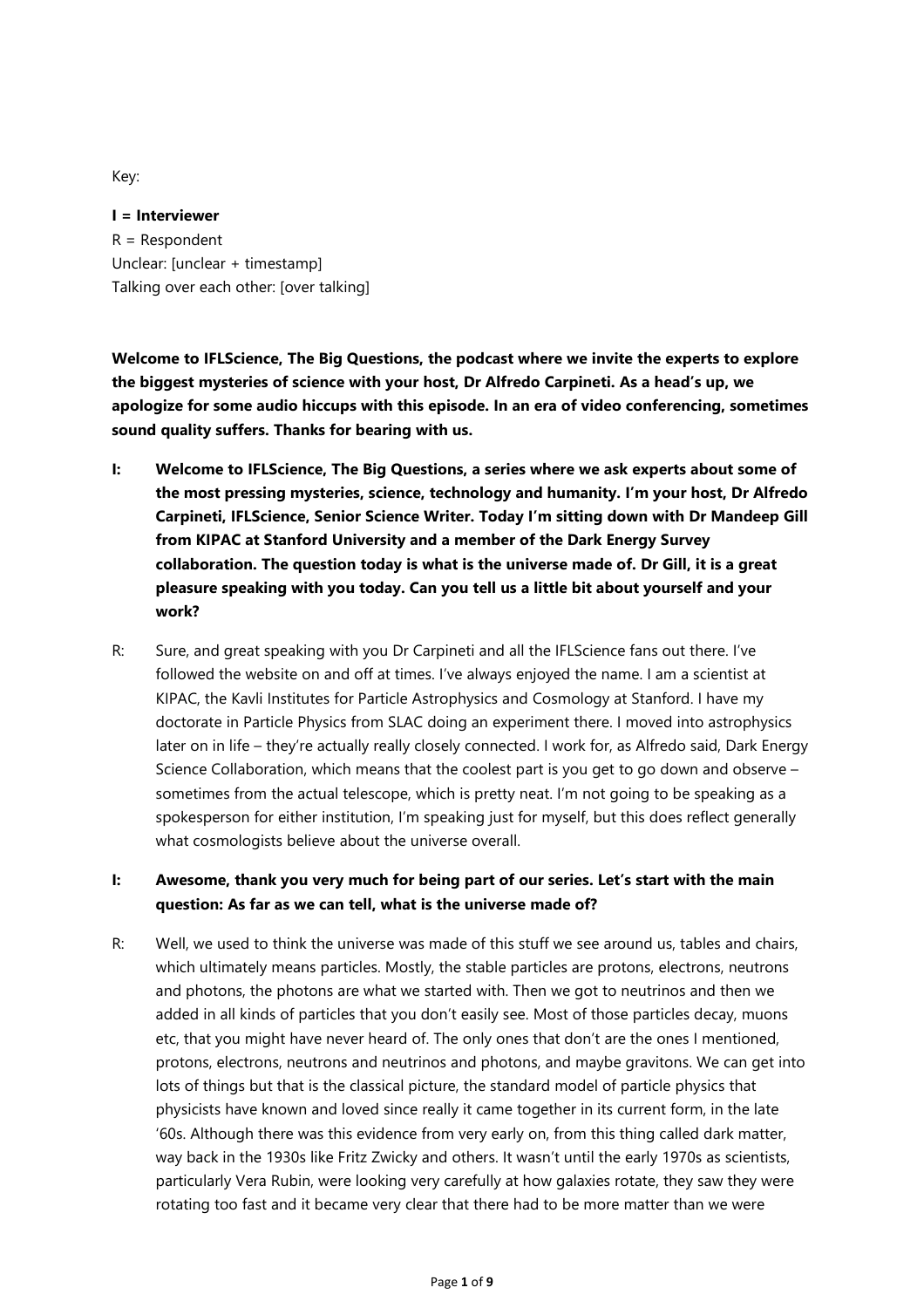seeing in the stuff that we do see, normally through the protons and electrons that I mentioned. We call that dark matter. That forms a very sizeable chunk of the universe. There's about six times of that in matter as there is in normal matter. Whenever I say normal matter I do mean protons, electrons, photons which are not matter but they communicate between matter. The normal stuff we've always known for many, many decades. It wasn't until Vera Rubin in the early '70s and then later that we've really said there has to be more matter.

The final major component is something people may have heard of called dark energy. What is that? Let me describe the evidence for it first, which is by the late '80s and early '90s it was clear there wasn't enough dark matter, even though there was six times as much as normal matter to explain other aspects of the universe. For example, there's a large-scale structure of the universe, how the galaxies are placed, and there wasn't enough to explain that. By the late '90s that evidence was getting more and more compelling, and then in 1998 what happened was two groups saw that the universe was expanding faster than it is now. They did this by tracing supernovae that we can talk about. They found the universe was expanding faster. For a while it was slowing down in expansion, as you would expect if there was photon explosion and things were slowing, but everything was attracting each other, things would be slowing down.

Now what we say is normally have this pie chart and in this pie chart the normal matter we talked about at the start is about 5% of the matter energy density of the universe. Dark matter is some 25% and then 70% or so is dark energy of the matter energy content, if you take a big chunk of the universe, so that's the picture we have right now.

## **I: So, pretty much we only know and interact with 5% of the whole universe and we can argue how much we understand that 5%, but let's focus on the dark components of the universe. How much do we know about dark matter currently?**

R: Some amount, when you said interact, there's four fundamental forces of physics and the ones we're most familiar with in our daily lives are electromagnetism, you see, in magnetism and electricity, it's also what holds matter together, it holds atoms together and chairs and tables together, and then gravity of course. We're stuck to the earth and that. Dark matter does interact gravitationally. That is the thing that we're most clear on that it interacts gravitationally and because that's really where it was seen. It was seen in the rotation curves of galaxies that they're rotating too fast. The more mass you have, the faster you have to rotate before falling in. As you go far out in galaxies, far even beyond where most of the stars are, so you only see tracer clouds of gas and a few stars, way out to like ten times as much as the normal lit up part of the galaxy. You keep seeing that things are rotating just too fast, it's like you're adding more and more mass out there.

The dark matter is all the way from the center of the galaxy all the way out to about 10 times as far as the break part of the disk. It's a little bit more concentrated towards the center but it's a much more diffuse cloud so it goes out. We see it there and we see it where the galaxies are located in clusters and all across the universe, so we call that large-scale structure. We see it in lensing, which is when light goes through a galaxy cluster and around it. It gets vented by all the mass in that galaxy cluster and so that is a very clear indication that there is more mass in this whole galaxy cluster, so, not just in the galaxy, but in the galaxy cluster which is a few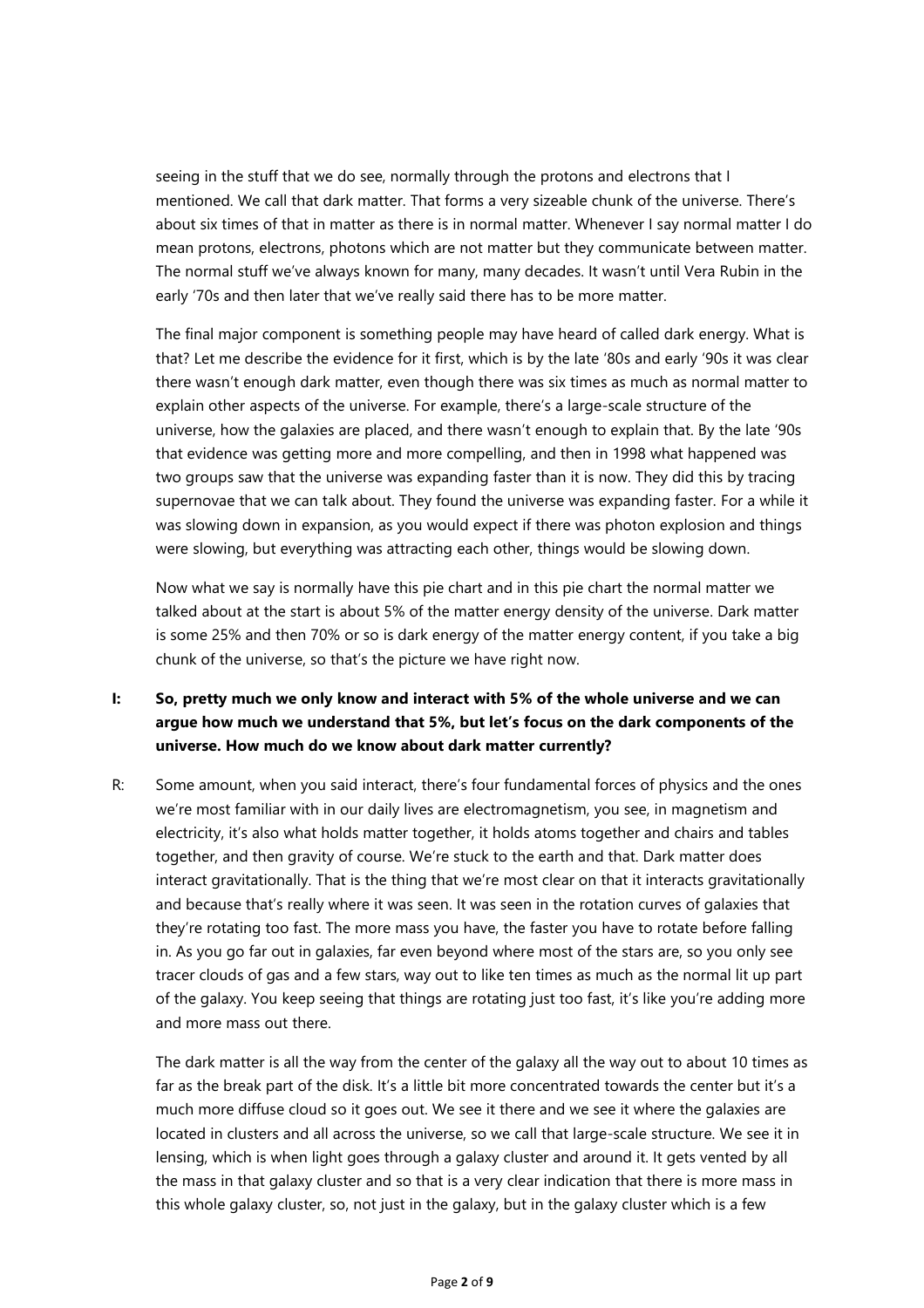galaxies swarming around like bees. There's dark matter all the way from the center, all the way out. We see it actually in indications way back from the cosmic microwave background radiation, CMB, from just about less than 1% of the time till now, after the Big Bang till now, is when the CMB decoupled, as we call it. We see the CMB from that time. We see it in the patterns of the CMB.

We see it just from how the light was distributed way back then, the matter was distributed which then ultimately imprints on the light that was coming to us, we see it on imprints of the CMB and in a few other places. I wanted to make clear that we don't see it in just one location galaxy rotation curves, like none of the cosmology that we have of the universe now works without adding in another mass of component, the clusters. There you go.

## **I: Okay, thank you very much for that explanation. Now we go to the other side, what do we know about dark energy?**

R: We know a bit less about dark energy. Dark energy does not cluster in the simplest scenario. Dark energy does not seem to cluster at all anywhere in our universe. It seems to be evenly spread. We've done various searches to see if there's directionality to it, the speed of expansion, we don't see that. The simplest picture for dark energy, you didn't ask me what dark matter is yet, but the simplest picture for dark energy itself is that we take the equations for gravity which we call the Einstein equations and we add to them a constant energy density, a constant in time and space. That's unlike everything else. Also, dark matter is mysterious – it behaves like normal matter in a couple of ways. It clusters, and it also dilutes as you make a box larger. If you have a certain amount of dark matter that was sitting there in the center and you don't add more when you make the box larger, that dark matter dilutes. That doesn't happen with dark energy.

Dark energy has, well the simplest picture is that it has a constant energy density. When you make a box larger you get more energy. It's just that we don't, our conception of it is it's not a fluid, it's almost a property of space. It may be that we need to change the equations of gravity ultimately, which is not easy to do in a simple way, in order to incorporate it. As of now, all we see is this more rapid expansion of the universe. The simplest way to accommodate that is by adding this constant into the gravity equations. I can say also that Einstein himself was very well aware of this and you see this, if you look at the history, what he had… The philosophical predilection at that time was that there would be a constant, the universe was everywhere the same forever. It seemed to make the most sense. It seemed the simplest. Einstein didn't know initially that there were separate galaxies so he said he thought there were all these stars and the simplest way to make it stable was, as you can tell, dark energy has this anti-gravity effect, it makes thing expand faster. It's the only thing that does that. Normal matter, dark matter, none of those… The light gravitates, it has matter energy density, even gravitons, so they all gravitate

Dark energy, this weird property of space or even this respread energy, pushes things apart. Einstein knew about that and he said if I had a bunch of stars, then clearly they would start attracting eventually and they would have to clump. How am I going to make this stable for infinite time? Oh well, I know I can add this antigravity force in this constant energy density. It will stabilize the stars and it will keep things apart. He had added that in at that time, they called it a cosmological constant and it was only when Hubble and others found in the 1930s that in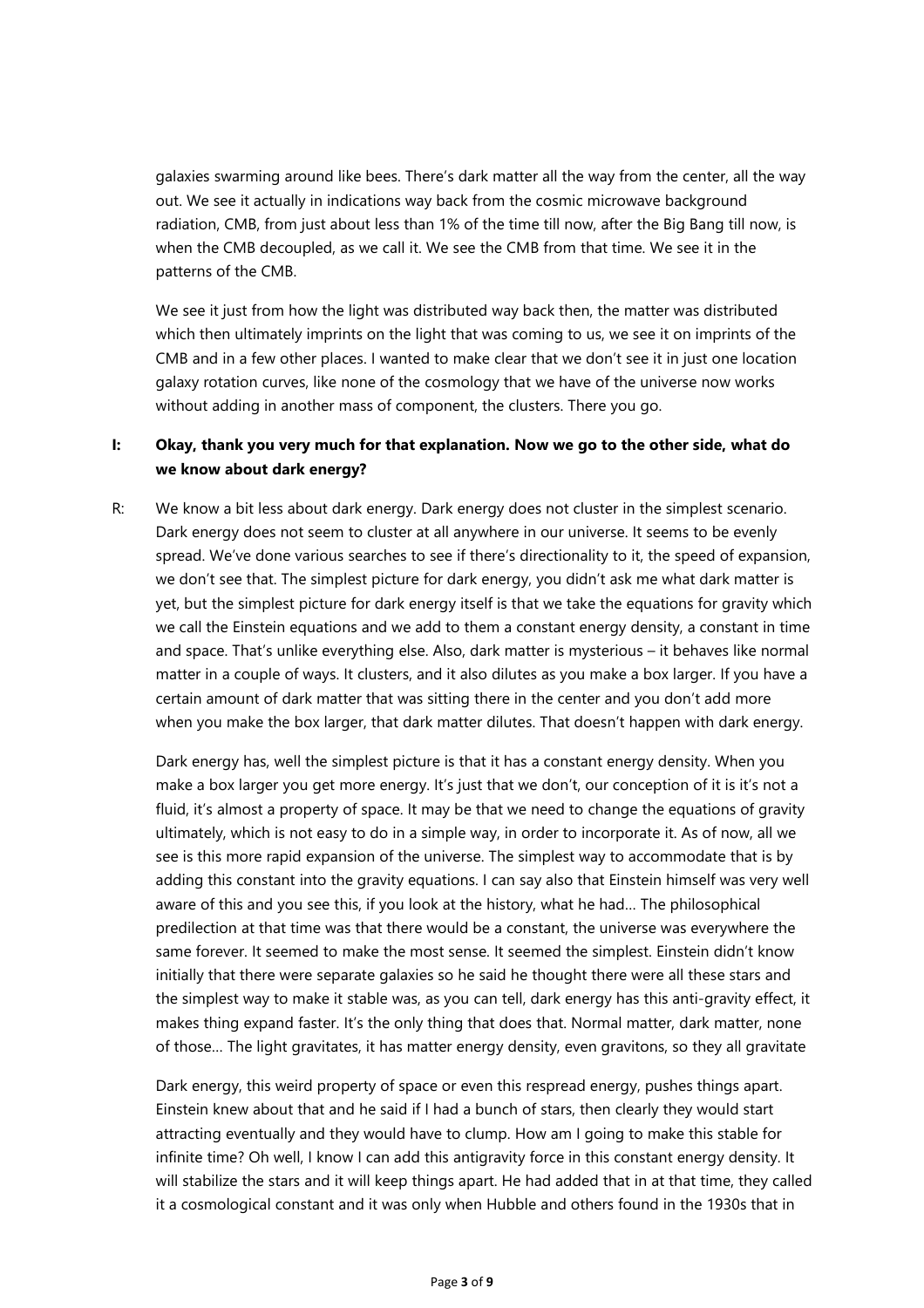fact the universe is not that stable, there were galaxies and the galaxies were going apart that Einstein abandoned that and other people saw, well it is actually there's no need for cosmological constant at that time. It's just everything is expanding apart. The reason it took until much later to find this is because we had to look very far away and we didn't have telescopes to look at, at that time, to start seeing that this expansion of space is accelerating.

That's a picture, so Einstein knew that it could be there. It had been, people had had this dim awareness over time that it was a possibility, but it wasn't until '98 that people said, oh it is true, the universe is expanding faster and we need to put this in, or this is the simplest thing we can put in to actually make space expand faster. It has this very specific amount of constant energy and density, and I told you right now it's 70% of the matter energy density of the universe. But as I told you, as boxes get larger matter, normal matter, and dark matter keep diluting the dark matter, dark energy does not dilute in anyway so it eventually takes over. We might get to that later here but I know some of your questions were about the future of the universe, so I'm looking ahead as we all look ahead to the future of the universe. That's our picture.

## **I: Well thank you for that, and I think we can move into the next question which is dark matter is some particle of some sort…?**

R: Okay, let me address that.

#### **I: Let's address what dark matter is?**

R: Right, dark matter is something we don't know. I told you all the pieces of evidence and the way I say it is if you asked any cosmologist "is there dark matter?" they would bet their house. They would bet anything that they own that there's dark matter out there, because when you study something enough you see the evidence every day. Now, if you asked them to bet their firstborn child or their hand, we can talk about levels of bets, what they will say, let's be clear, is that there's only two possibilities. That's there's a dark matter particle as you said, or some kind of dark matter. I'll get to that in a second that's out there or that you have to modify gravity. I told you that there's a modification, it's more likely that we modify gravity or it embeds into a larger string theoretic framework or something for dark energy. It's harder to do that for dark matter, we've tried in different ways to modify it, but maybe not impossible.

I want to keep that logical possibility out there because we have not found dark matter as much as we've tried. What is dark matter? Well, the reason that in the early 70s I told you there was evidence that there was more matter and people got excited because there's also a theory coming out called super symmetry which helped with some particle physics problems that are a whole different thing, having to do with the Higgs boson and things like that. The mass of the Higgs boson and the super symmetry helped with those particle physics problems. In fact, it's not just some additional theory, it's a fundamental symmetry that seems very natural for space time. We've not seen SUSY, we usually call it SUSY. Sometimes the really nice models on paper don't come out to be true. It's not ruled out yet, either.

Now, what happens in SUSY is if you introduce this particular mathematical thing called Rparity, you have the least lightest super symmetric particle that can't decay into anything else, but it doesn't interact with matter in any way either. It was a natural candidate for dark matter.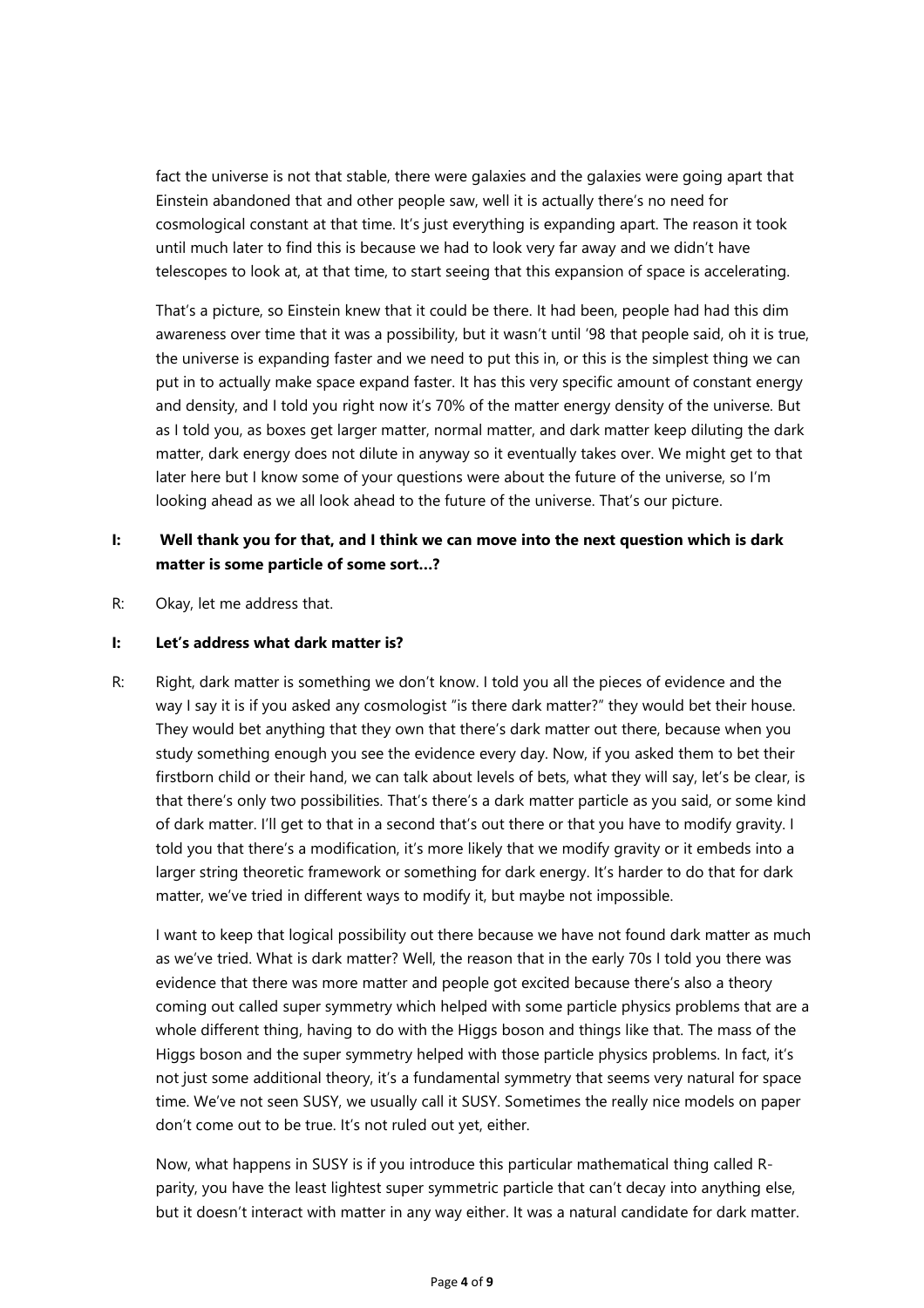Many people said, oh, this is really nice. We're killing many birds with one stone, if you like to kill birds, or you can use other analogies. This was very nice and natural and people said, well this is cool. We'll have the LSP, that ultimately also got classified in the larger frame as a weakly interactive massive particle, a WIMP which people may have heard of. There were other candidates for WIMPs from other theories that were a little less motivated, but people through… I said that it doesn't interact at all, so people, you could dial in a little bit of interaction, so it would interact a little bit.

That was a weakly interacting part, just like neutrinos which we… There's a very good analogy with neutrinos, neutrinos were derived in '32 or so by Wolfgang Pauli who said, momentum doesn't look like it's being conserved in neutron decays. There has to be a third particle coming out in addition to the proton and the electron, I'll theorize and call it a neutrino, little neutron… There were a lot of Italians around that were your countrymen, Alfredo. That was theorized by Pauli and what they knew from looking at the ways that it would have to interact was that it would be very different to detect. It wasn't until the mid-50s that it was found in Savannah River, Georgia, next to a nuclear reactor. It's big detectors next to a reactor. They detected there was neutrinos.

Something that was partially to fundamentally keep momentum conservation, a very basic principle of particle physics, of all our physics up till that time, it has to do with the fundamental symmetry of translation that's preserved. If I go from here to here, space is the same. That's where momentum conservation comes out of, these are not random things. They're very deep in the theory. It's very difficult to break some of them. Because of that, they theorized the neutrino and it wasn't found until 25 years later. Now, that's the analogy with dark matter, that in the early '70s it was very clearly there, through indirect means, this indirect evidence showing that something's got to be there. We thought we would find it. Now, many more than 25 years have passed since then and people have looked, they've built very large detectors, actually at SLAC there's one, we helped build this one that's going into a mine in South Dakota.

We've made them larger and larger where we build these dark matter detectors to see if, just like neutrinos, we have to have a lot of matter so that even if you have trillions of things, particles coming through every second, which is the case for us with neutrinos, they come from the sun, there's trillions going through us every second, we only have a few interact in our body our entire lives. That's how rarely they interact. If you made a million times as big as me, you would have a few interacting every day. That's the idea with dark matter is we've said, well even if it interacts very little, we will build this very big detector and we keep building them and maybe it will interact. There's one difference that dark matter, as I told you, we only have the evidence of it for sure from gravitation, so even though there's theories for what it could be, those are not locked down theories.

We have to know that the interaction could go to zero with normal matter. The interaction could go to zero, let me say that again. That is it may never interact with us except for gravitationally and there are those models as well. Although these were well-motivated theories, we have not seen a dark matter particle yet and now it's 50 years since 1970, 51. What is dark matter, let's go back. Dark matter can be anything that gravitates and clumps. We can go all the way from… There's been another particle physics motivated candidate for a while,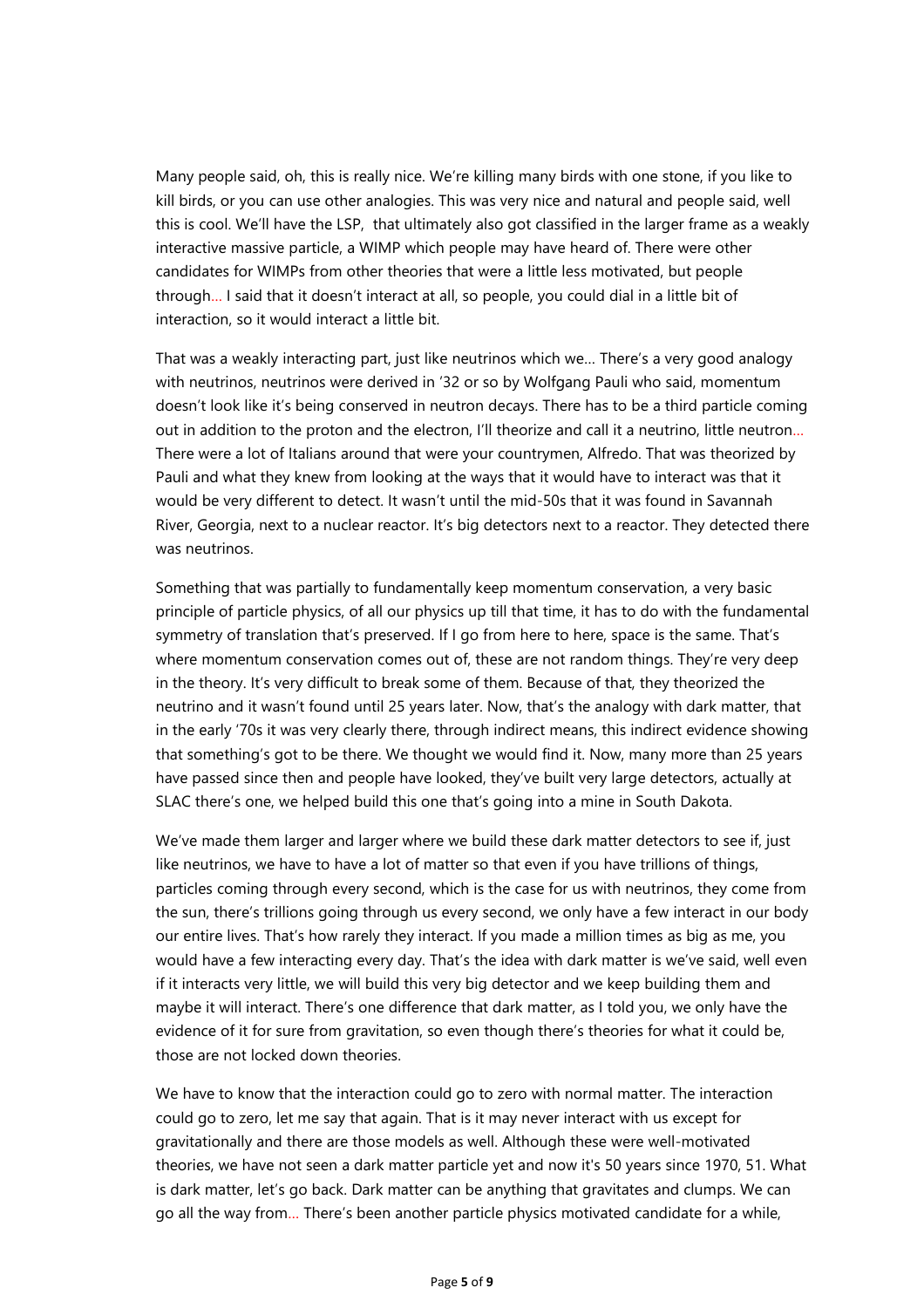called an Axion, so it can be anywhere from an Axion which is 10-20eV or 10-26 x mass of electron, eV/C<sup>2</sup>

#### **I: It's extremely light.**

R: Extremely light, right. With 26 zeros, 1x mass of an electron, all the way through WIMPs, they're about a million times something of the mass of an electron all the way up. I told you they were the most motivated candidates for a while. Now people are looking for axions in different ways, they have been looking again, we haven't seen those. All the way through some other candidates to something called, and this is probably the most recent fashionable thing, something called primordial black holes which weigh several times what the sun weighs, okay, or in that range, they could be somewhat lighter, up to that. There's a cut off where you destabilise galaxies if they get too heavy. Any of these things do cluster. The axions cluster in clouds even though they're still light, they cluster. The primordial black holes they're actual mass and they cluster.

All these have arguments for and against their existence but there's about, I told you there's about 80 orders of magnitude in mass between them. It's one of the most undetermined theories out there as far as what it is. If you ask me personally, I don't know. I actually like primordial black holes. There's some astronomers that will say we should have seen more lensing and there's some evidence against them. It's not totally flinched. I would say the story is not closed there either. That's why people still talk about them. You see papers come out and they got much more popular after the LIGO detections about five or six years ago. What we saw was that LIGO was detecting less massive… There were a lot of black holes. There were less massive ones up to massive ones. People were like, oh this is cool, maybe some of these are primordial which means they're there from very early, well, around the Big Bang time. I can talk about that if you want to know…

They're different than most of the black holes that we have, they're called stellar mass black holes. They're formed when huge stars like Betelgeuse collapse, their core collapses and it becomes a black hole. Eventually, some of them form together and you get super massive black holes at the centre of the galaxies as maybe you have studied back in your astrophysics time. Those are stellar mass and we've had a decent picture of those for a while. Stellar mass is super massive, but the primordial ones maybe in a different mass range. They have a different origin. As long as they cluster they'd be find for dark matter. There's be a good amount of them. They're my favorite. Do I believe in them, I wouldn't bet a house, I wouldn't bet my car on any of these. I would bet anything I have that, as I told you, there's some dark matter candidate out there or you modify gravity. I bet on a dark matter candidate, I just don't know that we're going to ever detect on in any way, other than gravitationally which is as it is, so that's where we are with those.

**I: Also, I think my next question is, you've explained so much about the effects of dark energy and dark matter on the current state, how dark energy is pushing the universe apart at an accelerated rate, how dark matter is keeping galaxies and the cluster of galaxies together. If our understanding of them is correct, what can we expect in the future, the far future, what is the destiny of the universe if your theory is correct?**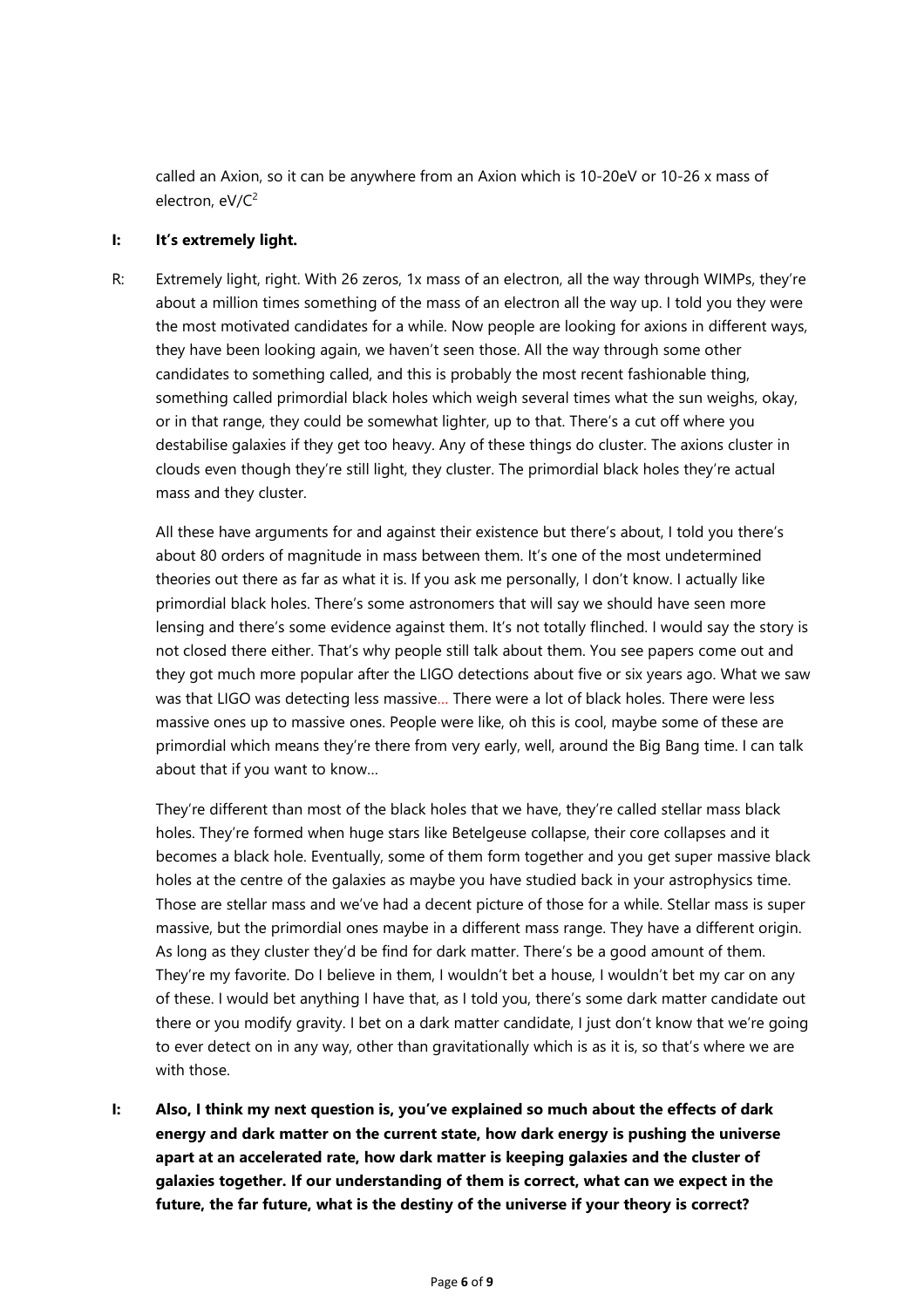R: Right, that's a very natural and reasonable question and the simple answer is one that some cosmologists are not terribly happy about. I had an office mate, not too many years after dark energy was discovered. He was British and said, I'm kind of depressed about this whole thing because what it looks like in the simplest picture is that dark energy takes over. I told you that it dominates over the other things. Even though, in the early universe it was a very small percentage because everything was so dense, so dark matter and normal matter dominated everything. Now, as that stuff gets less and less dense as the stars burn out over billions and trillions of years, everything gets diffuse and then eventually everything gets cold and dark and that's how it is. We have a very cold, dark fizzling out. In the very far universe we expected black holes also to radiate through Hawking radiation they radiate out their energy and so all the black holes that are there would also radiate their mass into neutrinos and you'd just think there's be a fuzz of neutrinos, and it would not be very interesting or warm to live in.

I don't worry that much because at the moment it's far away off, so if there's any kids listening, don't worry kids. Go ahead and buy your beachfront property wherever you need to be, climate change will be a worry for that. It's a much more urgent concern for humanity, that is happening. The other thing is not only is it far away off. We've had many different pictures of how the universe is. Einstein had this steady state of course early on. There was just one earth and then we came to a expanding universe and then maybe people thought there was a cyclic universe, it was bouncing back and forth. Now we've discovered dark energy and we say that the universe is expanding faster. These are all true, these are all true. These are all phases of how we've pictured our universe. They're incomplete and at each stage being incomplete and it maybe that they're always incomplete. The next thing that we discover might be different to that. We will discover that dark energy maybe is a little less powerful. It's maybe not exactly cosmological constant, that's still possibly the case.

In the far distant time our universe will re-collapse or we live in a multiverse, whether there's other universes and our universe will possible collide with one of them. There are various scenarios. I'm not going to put a lot of stock into any of them. All I'm saying is our picture is always incomplete. The thing that matters to us is our life and the earth and the descendants and this far future of the universe really should not concern anybody too much at the moment. It's a very different kind of thing to worrying about our life or the earth or anything like that. That's what you'll hear from cosmologists.

# **I: Let's talk about the dark energy survey. Recently there's been the publication of it, three years' worth of data, and it's the most precise understanding of cosmology that we have achieved so far. Why is that important?**

R: Well there's a few reasons it's important that we continue exploring this. One is that dark energy for example is fairly new. It's in the last 22, 23 years humanity has found it and it's still very new to us. We don't get it and so why is there this weird component and is it really the cosmological constant. That's what we're trying to aim at. Dark energy survey, through several different means, looks at this question, particularly through weak lensing. The results you saw yesterday were primary weak lensing based. There was a little bit of discussion about this. That lensing, weak gravitational lensing is because light is being bent by galaxies and dark matter, galaxy clusters from where it first originates to us. It's become a powerful technique especially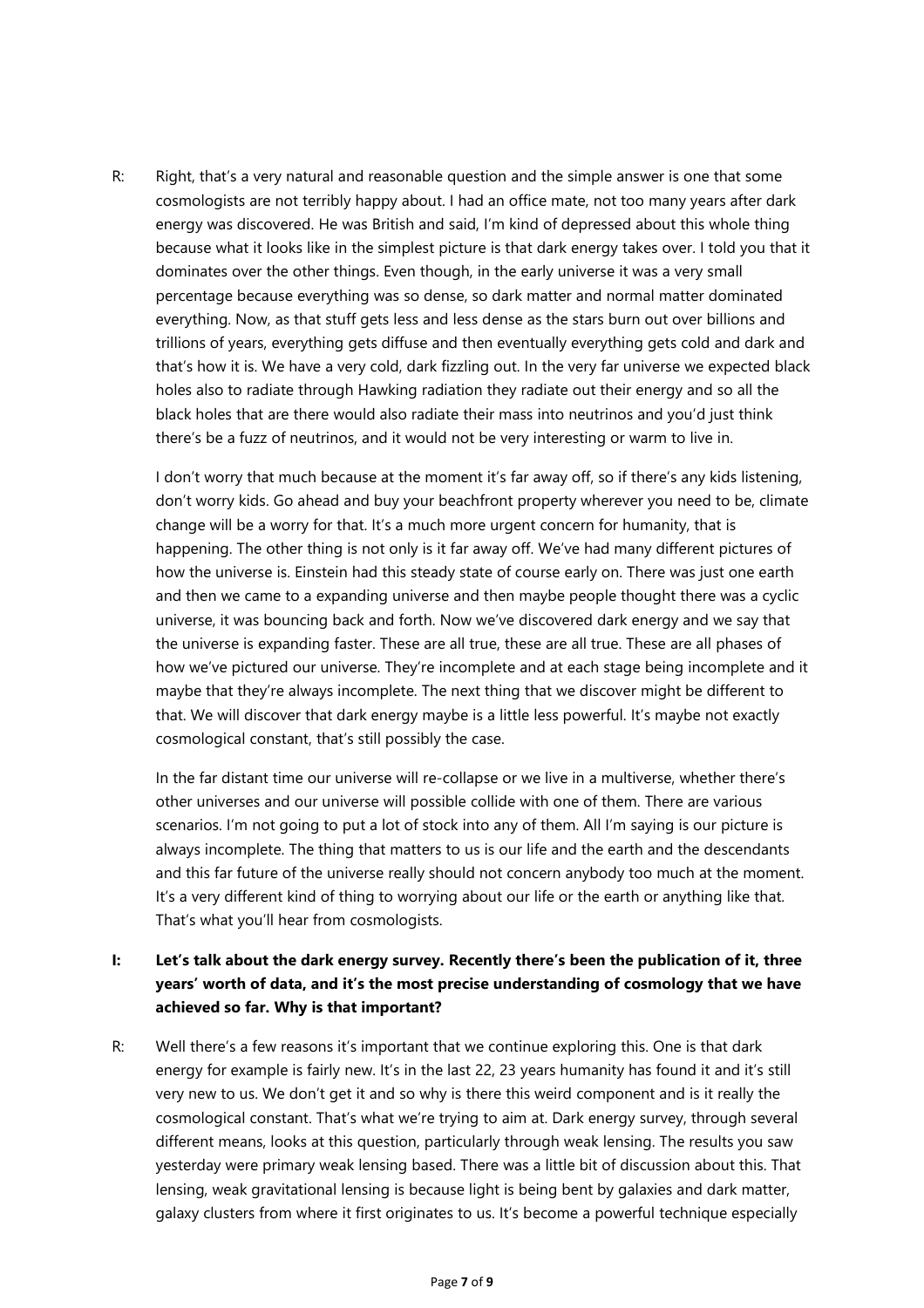in the last 20-ish years. Those are the most precise results because dark energy survey has taken the deepest, widest picture yet of the universe. We have 500 million galaxies or so, a very large number of galaxies, half a billion galaxies that we've imaged, the most of any data set ever. It will only be exceeded by Rubin Observatory which is taking over and will start in a couple of years. It's being built. It's only about 25 miles away, so you can see it if you're at dark energy, the DES camera and telescope which is called the Blanco telescope down there in Chile.

If you're at the Blanco, you can see LSST and you get to it through a very circuitous route along all these roads. It takes much longer to get to it because you're in the very dry mountains and these roads take such a long time to get up there. It's a beautiful site, very desolate, beautiful in its desolation. Rubin Observatory will start taking data and that will be then, for the next decade that is going to be the pre-eminent ground-based experiment that is going to really tie down, even better, a cosmological constant. We're at the few percent 10, or a few percent level of uncertainty on whether the dark energy is really a cosmological constant, whether it changes in time or space right now. Rubin will pin that down to less than a percent. Then, at that point if it's really still in that range and we don't see any variation, then we have to think of other ways we can try and look for deviations from it or what's next.

The multiverse that I mentioned is a very popular possibility. It says, well there's many universes out there and ours was the one born with this number of exactly what it is, that's allowed us to evolve. There's other universes with very different physical laws that humans couldn't involve in, and many scientists find that unsatisfying because it feels like a cop-out. It feels like, well you haven't explained anything, you just said there was a bunch of random chance and so that doesn't tell me anything about our particular universe and, you know, I don't know what to say to any of these things. The multiverse is far beyond anything that's detectable right now and I'm an observational cosmologist. I'm much more concerned about what are the things that we can get to within our lines and detect. Like I said, science may have an incident extent. It doesn't disprove, I always like to be very clear and I hope your IFLScience fans understand this, people will say Einstein overthrown, this overthrown, quantum mechanics overthrown and, yes, we have a different paradigm and a different picture but whenever we go to the next stage, we expand.

We expand our picture of science and understand more. We still reduce back, in our normal world Newtonian mechanics works just fine. You have to go to extreme masses to get Einstein in relativity to matter, like black hole stuff. Yes, it does get used, actually our GPS satellites have to account for Einstein in relativity time delays otherwise we'd be off on GPS by a couple of miles. In very sensitive cases you have to use it, but most of our lives we can use Newtonian mechanics very well, that's one example. Everything's got to reduce, we keep building on science. Science is always there, science is an interesting phenomenon in human, if you want to call it a phenomenon. It's our way of describing the universe that just works. I always say it's special because the aliens would have to find the same science, they would have to find the same protons and neutrons and relativity in all that stuff. They might have much more, no doubt. I always want to be humble about where we are because 100 years ago some people thought there was so much science that they'd discovered it all and then quantum mechanics and relativity and all those things came out right after that.